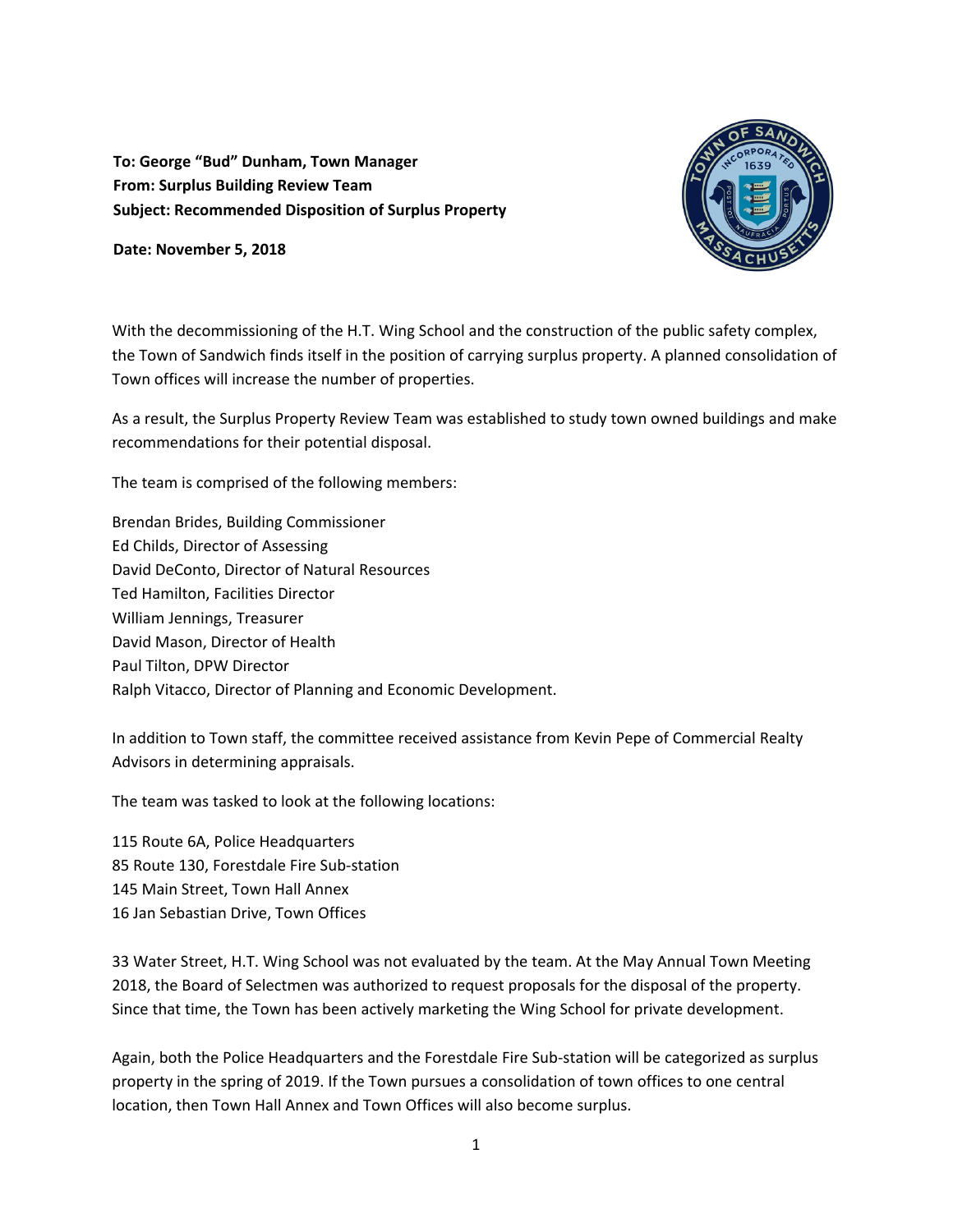Although in desirable locations, the Police Headquarters and Forestdale Fire Sub‐station present lot issues. Both structures share their lots with other town buildings. The Police Headquarters shares a lot with the current Fire Headquarters and the Forestdale Fire Sub-station shares a lot with the Greenville Schoolhouse.

There has been internal interest in both properties. The Sandwich School District has expressed interest in the Police Headquarters and the Sub‐station. If the Wing School is sold, the District would use the Police Station as temporary administrative office space. Also, the Forestdale Fire Sub‐station could be used as office space and vehicle storage for the school's facility operations if they need to vacate the Wing School.

The DPW has expressed interest in the Forestdale facility. They currently store all their equipment at the DPW barn. The DPW believes utilization of the Sub-station for additional storage would free up space in the barn making it safer and more efficient to move vehicles and equipment throughout the day. The Fire Sub‐station is equipped with a vehicle exhaust system, along with the additional space; this would provide safer working conditions for DPW staff to perform maintenance on their vehicles and equipment.

During extended storm events, DPW staff sleeps in their trucks or are sent home. The ability to use the bunks at Forestdale will enable the DPW to better respond during storm events, provide safer working conditions and allow better management of staff throughout a storm.

The Town Offices and the Town Hall Annex represent the Town's greatest potential to convey surplus property to the private sector. Town staff and the independent appraiser believe that these properties will be the easiest to move. The Town Offices are in the Sandwich Industrial Park at Jan Sebastian. Property typically moves quickly in this area due to location and zoning. Town Hall Annex is in the heart of downtown Sandwich. The property's location, zoning and abundant parking make it very attractive to potential buyers. Both properties are on independent lots with no encumbrances from adjoining Town properties.

If all four properties were to be placed on the market, it is the opinion of the review team that Town Offices would be the easiest to sell. Forestdale Fire Sub‐station, Town Hall Annex and lastly Police headquarters would follow in descending order.

It is also the opinion of the team that the Town could dispense with Town Offices and the Town Hall Annex. As previously indicated, the Police Headquarters and Fire Sub‐station could still provide utility to the Town.

Provided below is a description of the properties, their condition and general potential.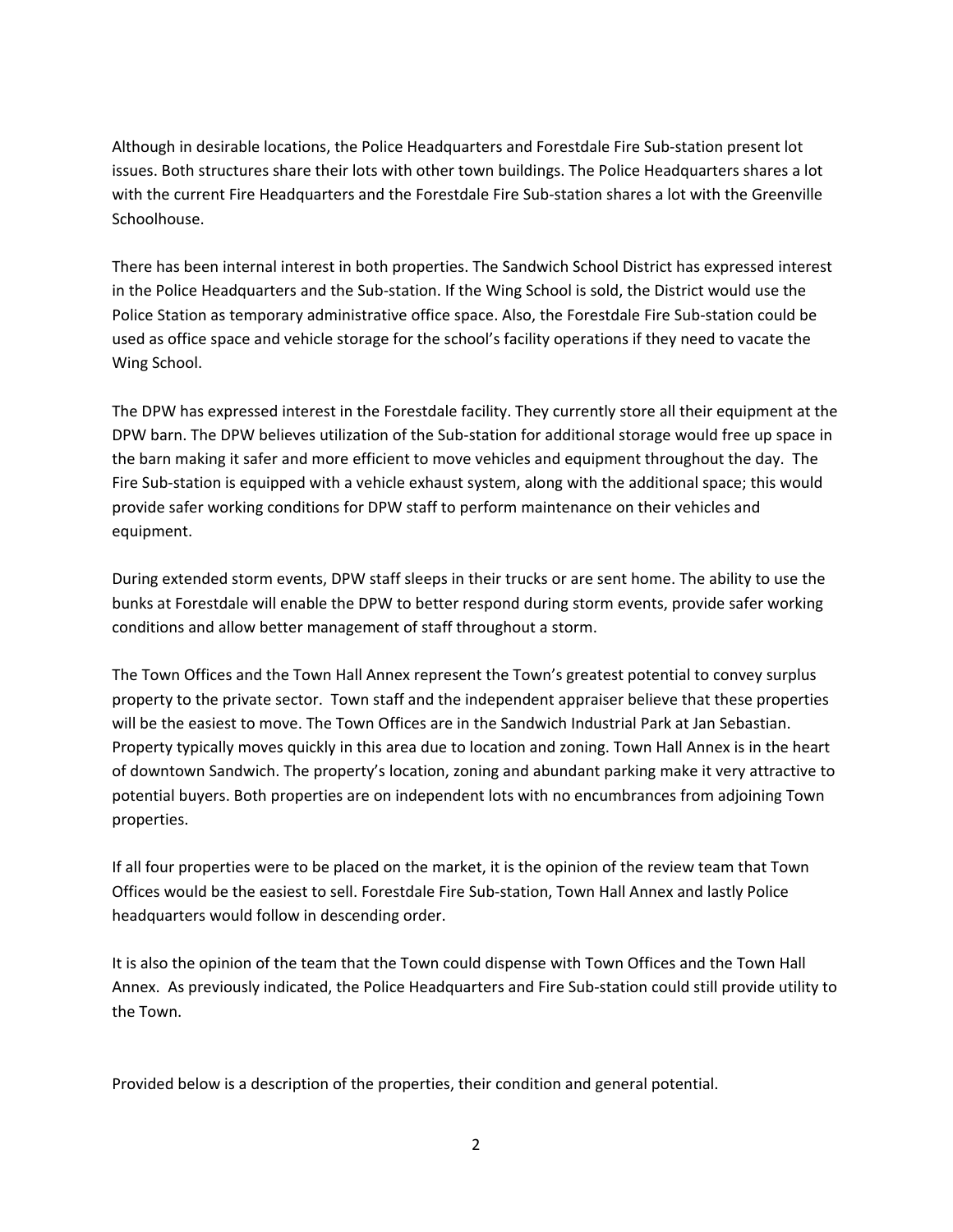**Location: POLICE HEADQUARTERS, 115 Route 6A Year Built: 1972 Square Footage: 4424 Lot Size: 46.25 acres (shares lot with Fire Headquarters) Zone: Village Assessed Value: \$413,400 Appraised: \$750,000 ‐ \$800,000** 

Police Headquarters sits on a 46.25 acre lot in the Village District along with the Fire Headquarters. In addition to sharing the lot, both buildings share a septic system and a generator.

The lot is primarily marshland, but the headquarters property is situated on approximately one upland acre.

115 Route 6A is large enough parcel where the possibility exists to separate them into two conforming lots. Each lot would have adequate frontage and square footage. There appears to be sufficient parking to support a commercial entity.

As long as the Fire Headquarters remains an active station, the review team expressed concern that traffic generated by a commercial establishment may interfere with emergency services.

The overall condition of the building is fair. It will require a new roof. The HVAC system is 15 years old and can be burdensome to operate and the building still has potential settling issues.

The building has excellent visibility. It has views of the marsh and is outside the flood zone.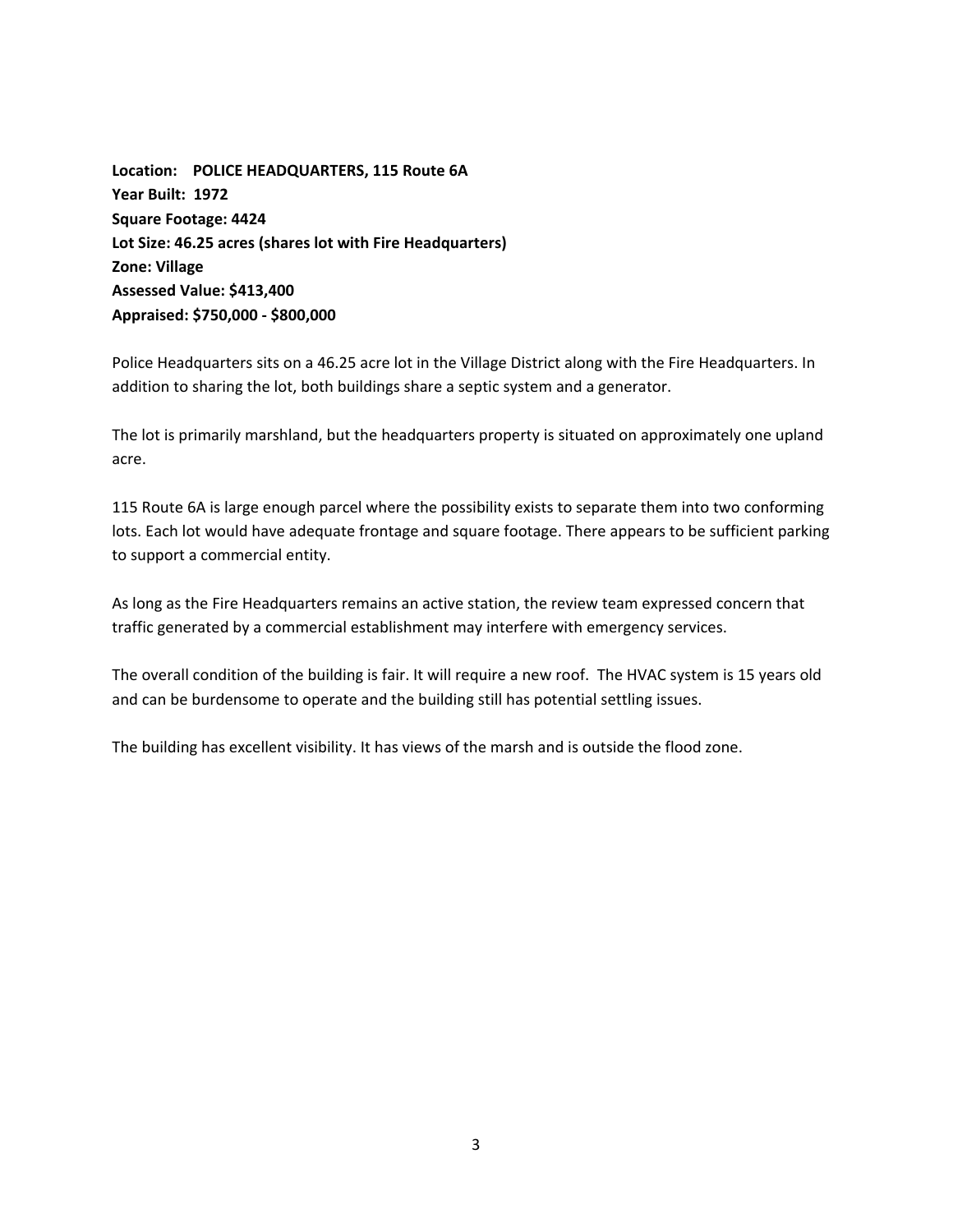**Location: FORESTDALE FIRE SUB‐ STATION, 85 Route 130 Year Built: 1968 Square Footage: 2824 Lot Size: .96 Acres Zone: BL‐1 Assessed Value: \$325,400 Appraised Value: \$350,000 ‐ \$375,000** 

The Forestdale Fire Sub‐station sits on a .96 acre lot in the BL‐1 District. The lot is contiguous to the Greenville Schoolhouse lot. The lots appear to be separate, but the possibility exists that they may have merged under common ownership through the Town. There is a provision in the Sandwich Protective Zoning By‐Laws and M.G.L. Chapter 40A which merges non‐conforming lots held under common ownership to create a conforming lot. The Sub‐station is a conforming lot, the Schoolhouse is not. The review team is looking into this matter.

The Greenville Schoolhouse is used by civic groups such as the Girl Scouts and Boy Scouts. During those meetings, the groups are allowed to park on the Sub‐station property. Sale of this property may include conditional easements for continued parking use.

The overall condition of the building is good with no major repairs immediately needed.

The Building provides great utility and is in a high visibility location. There have been three soft private inquiries for the property and two town departments have expressed interest in it.

**Location: TOWN OFFICES, 16 Jan Sebastian Drive Year Built: 1986 Square Footage: 6000 Lot Size: 1.59 Acres Zone: Flex Assessed Value: \$475,100 Appraised Value \$800,000‐\$850,000** 

The Town Offices sit on a 1.59 acre lot in the FLEX District. 16 Jan Sebastian Drive is an independent lot with adequate parking and provides sufficient lot coverage to build additional structures.

The overall condition of the building is fair to good. The edifice is equipped with solar panels and a weather station. Identified repairs include: windows, siding and an upgrade to the HVAC system.

The Building is highly functional and in a desirable location. 16 Jan Sebastian Drive represents the Town's best opportunity for a timely conveyance.